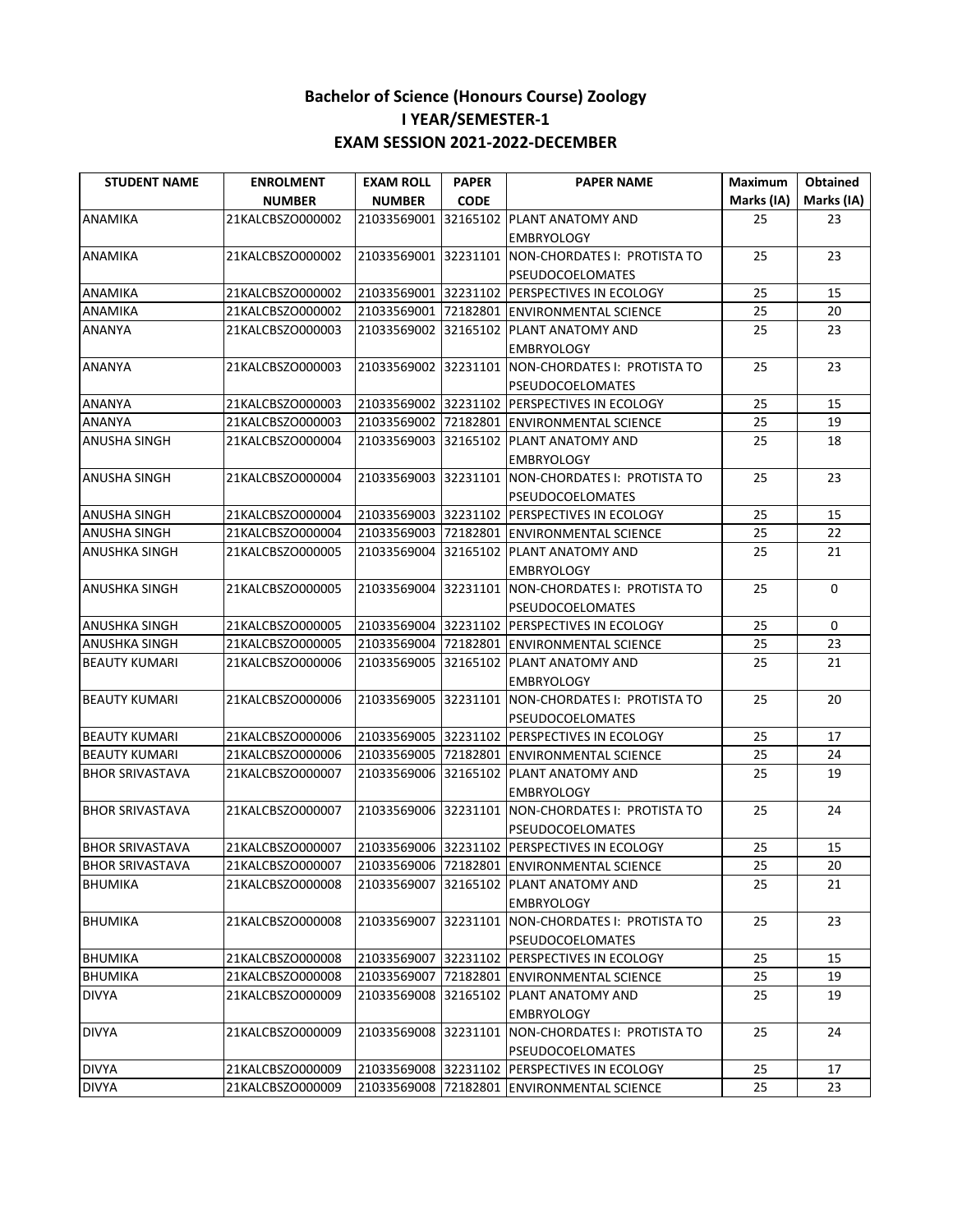| <b>STUDENT NAME</b>    | <b>ENROLMENT</b> | <b>EXAM ROLL</b> | <b>PAPER</b> | <b>PAPER NAME</b>                                                     | Maximum    | <b>Obtained</b> |
|------------------------|------------------|------------------|--------------|-----------------------------------------------------------------------|------------|-----------------|
|                        | <b>NUMBER</b>    | <b>NUMBER</b>    | <b>CODE</b>  |                                                                       | Marks (IA) | Marks (IA)      |
| <b>GARGI JAYANT</b>    | 21KALCBSZO000010 |                  |              | 21033569009 32165102 PLANT ANATOMY AND                                | 25         | 22              |
|                        |                  |                  |              | <b>EMBRYOLOGY</b>                                                     |            |                 |
| <b>GARGI JAYANT</b>    | 21KALCBSZO000010 |                  |              | 21033569009 32231101 NON-CHORDATES I: PROTISTA TO                     | 25         | 21              |
|                        |                  |                  |              | PSEUDOCOELOMATES                                                      |            |                 |
| <b>GARGI JAYANT</b>    | 21KALCBSZO000010 |                  |              | 21033569009 32231102 PERSPECTIVES IN ECOLOGY                          | 25         | 12              |
| <b>GARGI JAYANT</b>    | 21KALCBSZO000010 |                  |              | 21033569009 72182801 ENVIRONMENTAL SCIENCE                            | 25         | 23              |
| HIMANSHI GAUTAM        | 21KALCBSZO000011 |                  |              | 21033569010 32165102 PLANT ANATOMY AND<br><b>EMBRYOLOGY</b>           | 25         | 20              |
| <b>HIMANSHI GAUTAM</b> | 21KALCBSZO000011 |                  |              | 21033569010 32231101 NON-CHORDATES I: PROTISTA TO                     | 25         | 23              |
| <b>HIMANSHI GAUTAM</b> | 21KALCBSZO000011 |                  |              | PSEUDOCOELOMATES<br>21033569010 32231102 PERSPECTIVES IN ECOLOGY      | 25         | 18              |
|                        |                  |                  |              |                                                                       | 25         | 24              |
| HIMANSHI GAUTAM        | 21KALCBSZO000011 |                  |              | 21033569010 72182801 ENVIRONMENTAL SCIENCE                            |            |                 |
| <b>JANVI</b>           | 21KALCBSZO000012 |                  |              | 21033569011 32165102 PLANT ANATOMY AND                                | 25         | 11              |
|                        |                  |                  |              | <b>EMBRYOLOGY</b>                                                     |            |                 |
| <b>JANVI</b>           | 21KALCBSZO000012 |                  |              | 21033569011 32231101 NON-CHORDATES I: PROTISTA TO                     | 25         | 24              |
|                        |                  |                  |              | <b>PSEUDOCOELOMATES</b>                                               |            |                 |
| <b>JANVI</b>           | 21KALCBSZO000012 |                  |              | 21033569011 32231102 PERSPECTIVES IN ECOLOGY                          | 25         | 17              |
| <b>JANVI</b>           | 21KALCBSZO000012 |                  |              | 21033569011 72182801 ENVIRONMENTAL SCIENCE                            | 25         | 23              |
| <b>KHUSHBOO KUMARI</b> | 21KALCBSZO000014 |                  |              | 21033569012 32165102 PLANT ANATOMY AND                                | 25         | 22              |
|                        |                  |                  |              | <b>EMBRYOLOGY</b>                                                     |            |                 |
| KHUSHBOO KUMARI        | 21KALCBSZO000014 |                  |              | 21033569012 32231101 NON-CHORDATES I: PROTISTA TO                     | 25         | $\Omega$        |
|                        |                  |                  |              | <b>PSEUDOCOELOMATES</b>                                               |            |                 |
| <b>KHUSHBOO KUMARI</b> | 21KALCBSZO000014 |                  |              | 21033569012 32231102 PERSPECTIVES IN ECOLOGY                          | 25         | 17              |
| KHUSHBOO KUMARI        | 21KALCBSZO000014 |                  |              | 21033569012 72182801 ENVIRONMENTAL SCIENCE                            | 25         | 19              |
| <b>KHUSHI</b>          | 21KALCBSZO000015 |                  |              | 21033569013 32165102 PLANT ANATOMY AND                                | 25         | 12              |
|                        |                  |                  |              | <b>EMBRYOLOGY</b>                                                     |            |                 |
| <b>KHUSHI</b>          | 21KALCBSZO000015 |                  |              | 21033569013 32231101 NON-CHORDATES I: PROTISTA TO<br>PSEUDOCOELOMATES | 25         | 23              |
| <b>KHUSHI</b>          | 21KALCBSZO000015 |                  |              | 21033569013 32231102 PERSPECTIVES IN ECOLOGY                          | 25         | 15              |
| <b>KHUSHI</b>          | 21KALCBSZO000015 |                  |              | 21033569013 72182801 ENVIRONMENTAL SCIENCE                            | 25         | 20              |
| <b>KHUSHI RAJ</b>      | 21KALCBSZO000016 |                  |              | 21033569014 32165102 PLANT ANATOMY AND                                | 25         | 13              |
|                        |                  |                  |              | <b>EMBRYOLOGY</b>                                                     |            |                 |
| <b>KHUSHI RAJ</b>      | 21KALCBSZO000016 |                  |              | 21033569014 32231101 NON-CHORDATES I: PROTISTA TO                     | 25         | 21              |
|                        |                  |                  |              | PSEUDOCOELOMATES                                                      |            |                 |
| <b>KHUSHI RAJ</b>      | 21KALCBSZO000016 |                  |              | 21033569014 32231102 PERSPECTIVES IN ECOLOGY                          | 25         | 17              |
| <b>KHUSHI RAJ</b>      | 21KALCBSZO000016 |                  |              | 21033569014 72182801 ENVIRONMENTAL SCIENCE                            | 25         | 20              |
| <b>MUSKAN SHARMA</b>   | 21KALCBSZO000018 |                  |              | 21033569015 32165102 PLANT ANATOMY AND<br><b>EMBRYOLOGY</b>           | 25         | 19              |
| <b>MUSKAN SHARMA</b>   | 21KALCBSZO000018 |                  |              | 21033569015 32231101 NON-CHORDATES I: PROTISTA TO                     | 25         | 22              |
|                        |                  |                  |              | PSEUDOCOELOMATES                                                      |            |                 |
| <b>MUSKAN SHARMA</b>   | 21KALCBSZO000018 |                  |              | 21033569015 32231102 PERSPECTIVES IN ECOLOGY                          | 25         | 0               |
| <b>MUSKAN SHARMA</b>   | 21KALCBSZO000018 |                  |              | 21033569015 72182801 ENVIRONMENTAL SCIENCE                            | 25         | 20              |
| NAVYA KHANIJO          | 21KALCBSZO000019 |                  |              | 21033569016 32165102 PLANT ANATOMY AND<br><b>EMBRYOLOGY</b>           | 25         | 21              |
| <b>NAVYA KHANIJO</b>   | 21KALCBSZO000019 |                  |              | 21033569016 32231101 NON-CHORDATES I: PROTISTA TO                     | 25         | 22              |
|                        |                  |                  |              | PSEUDOCOELOMATES                                                      |            |                 |
| <b>NAVYA KHANIJO</b>   | 21KALCBSZO000019 |                  |              | 21033569016 32231102 PERSPECTIVES IN ECOLOGY                          | 25         | 22              |
| <b>NAVYA KHANIJO</b>   | 21KALCBSZO000019 |                  |              | 21033569016 72182801 ENVIRONMENTAL SCIENCE                            | 25         | 23              |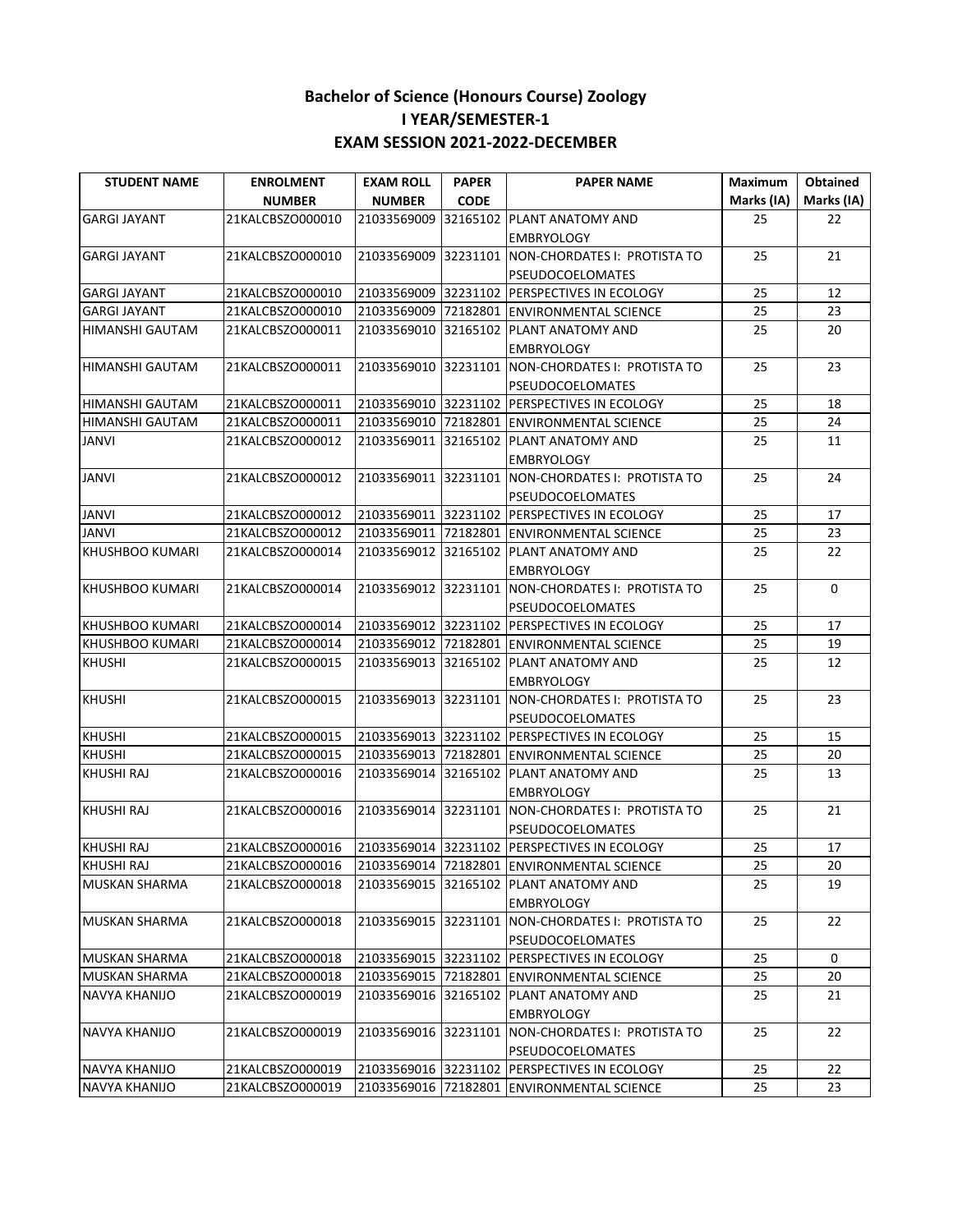| <b>STUDENT NAME</b>    | <b>ENROLMENT</b> | <b>EXAM ROLL</b> | <b>PAPER</b> | <b>PAPER NAME</b>                                 | Maximum    | <b>Obtained</b> |
|------------------------|------------------|------------------|--------------|---------------------------------------------------|------------|-----------------|
|                        | <b>NUMBER</b>    | <b>NUMBER</b>    | <b>CODE</b>  |                                                   | Marks (IA) | Marks (IA)      |
| NIMISHA ROSY TIRKEY    | 21KALCBSZO000020 | 21033569017      |              | 32165102 PLANT ANATOMY AND                        | 25         | 21              |
|                        |                  |                  |              | <b>EMBRYOLOGY</b>                                 |            |                 |
| NIMISHA ROSY TIRKEY    | 21KALCBSZO000020 |                  |              | 21033569017 32231101 NON-CHORDATES I: PROTISTA TO | 25         | 20              |
|                        |                  |                  |              | PSEUDOCOELOMATES                                  |            |                 |
| NIMISHA ROSY TIRKEY    | 21KALCBSZO000020 |                  |              | 21033569017 32231102 PERSPECTIVES IN ECOLOGY      | 25         | 15              |
| NIMISHA ROSY TIRKEY    | 21KALCBSZO000020 |                  |              | 21033569017 72182801 ENVIRONMENTAL SCIENCE        | 25         | 23              |
| <b>NITIKA</b>          | 21KALCBSZO000021 |                  |              | 21033569018 32165102 PLANT ANATOMY AND            | 25         | 19              |
|                        |                  |                  |              | <b>EMBRYOLOGY</b>                                 |            |                 |
| <b>NITIKA</b>          | 21KALCBSZO000021 |                  |              | 21033569018 32231101 NON-CHORDATES I: PROTISTA TO | 25         | 23              |
|                        |                  |                  |              | PSEUDOCOELOMATES                                  |            |                 |
| <b>NITIKA</b>          | 21KALCBSZO000021 |                  |              | 21033569018 32231102 PERSPECTIVES IN ECOLOGY      | 25         | 17              |
| <b>NITIKA</b>          | 21KALCBSZO000021 |                  |              | 21033569018 72182801 ENVIRONMENTAL SCIENCE        | 25         | 20              |
| PRIYA AHLAWAT          | 21KALCBSZO000022 |                  |              | 21033569019 32165102 PLANT ANATOMY AND            | 25         | 12              |
|                        |                  |                  |              | <b>EMBRYOLOGY</b>                                 |            |                 |
| PRIYA AHLAWAT          | 21KALCBSZO000022 |                  |              | 21033569019 32231101 NON-CHORDATES I: PROTISTA TO | 25         | 22              |
|                        |                  |                  |              | PSEUDOCOELOMATES                                  |            |                 |
| PRIYA AHLAWAT          | 21KALCBSZO000022 |                  |              | 21033569019 32231102 PERSPECTIVES IN ECOLOGY      | 25         | 13              |
| PRIYA AHLAWAT          | 21KALCBSZO000022 |                  |              | 21033569019 72182801 ENVIRONMENTAL SCIENCE        | 25         | 24              |
| PRIYANSHI DWIVEDI      | 21KALCBSZO000023 |                  |              | 21033569020 32165102 PLANT ANATOMY AND            | 25         | 18              |
|                        |                  |                  |              | <b>EMBRYOLOGY</b>                                 |            |                 |
| PRIYANSHI DWIVEDI      | 21KALCBSZO000023 |                  |              | 21033569020 32231101 NON-CHORDATES I: PROTISTA TO | 25         | 23              |
|                        |                  |                  |              | <b>PSEUDOCOELOMATES</b>                           |            |                 |
| PRIYANSHI DWIVEDI      | 21KALCBSZO000023 |                  |              | 21033569020 32231102 PERSPECTIVES IN ECOLOGY      | 25         | 15              |
| PRIYANSHI DWIVEDI      | 21KALCBSZO000023 |                  |              | 21033569020 72182801 ENVIRONMENTAL SCIENCE        | 25         | 23              |
| <b>PUJA</b>            | 21KALCBSZO000024 |                  |              | 21033569021 32165102 PLANT ANATOMY AND            | 25         | 21              |
|                        |                  |                  |              | <b>EMBRYOLOGY</b>                                 |            |                 |
| PUJA                   | 21KALCBSZO000024 |                  |              | 21033569021 32231101 NON-CHORDATES I: PROTISTA TO | 25         | 23              |
|                        |                  |                  |              | PSEUDOCOELOMATES                                  |            |                 |
| PUJA                   | 21KALCBSZO000024 |                  |              | 21033569021 32231102 PERSPECTIVES IN ECOLOGY      | 25         | 15              |
| PUJA                   | 21KALCBSZO000024 |                  |              | 21033569021 72182801 ENVIRONMENTAL SCIENCE        | 25         | 20              |
| RITIKA DEWRA           | 21KALCBSZO000025 | 21033569022      |              | 32165102 PLANT ANATOMY AND                        | 25         | 22              |
|                        |                  |                  |              | <b>EMBRYOLOGY</b>                                 |            |                 |
| RITIKA DEWRA           | 21KALCBSZO000025 |                  |              | 21033569022 32231101 NON-CHORDATES I: PROTISTA TO | 25         | 22              |
|                        |                  |                  |              | PSEUDOCOELOMATES                                  |            |                 |
| RITIKA DEWRA           | 21KALCBSZO000025 |                  |              | 21033569022 32231102 PERSPECTIVES IN ECOLOGY      | 25         | 15              |
| RITIKA DEWRA           | 21KALCBSZO000025 |                  |              | 21033569022 72182801 ENVIRONMENTAL SCIENCE        | 25         | 24              |
| <b>SHAMBHAVI SINGH</b> | 21KALCBSZO000027 |                  |              | 21033569023 32165102 PLANT ANATOMY AND            | 25         | 24              |
|                        |                  |                  |              | <b>EMBRYOLOGY</b>                                 |            |                 |
| SHAMBHAVI SINGH        | 21KALCBSZO000027 |                  |              | 21033569023 32231101 NON-CHORDATES I: PROTISTA TO | 25         | 24              |
|                        |                  |                  |              | <b>PSEUDOCOELOMATES</b>                           |            |                 |
| SHAMBHAVI SINGH        | 21KALCBSZO000027 |                  |              | 21033569023 32231102 PERSPECTIVES IN ECOLOGY      | 25         | 17              |
| SHAMBHAVI SINGH        | 21KALCBSZO000027 |                  |              | 21033569023 72182801 ENVIRONMENTAL SCIENCE        | 25         | 24              |
| SHEETAL                | 21KALCBSZO000028 |                  |              | 21033569024 32165102 PLANT ANATOMY AND            | 25         | 19              |
|                        |                  |                  |              | <b>EMBRYOLOGY</b>                                 |            |                 |
| SHEETAL                | 21KALCBSZO000028 |                  |              | 21033569024 32231101 NON-CHORDATES I: PROTISTA TO | 25         | 23              |
|                        |                  |                  |              | <b>PSEUDOCOELOMATES</b>                           |            |                 |
| <b>SHEETAL</b>         | 21KALCBSZO000028 |                  |              | 21033569024 32231102 PERSPECTIVES IN ECOLOGY      | 25         | 18              |
| SHEETAL                | 21KALCBSZO000028 |                  |              | 21033569024 72182801 ENVIRONMENTAL SCIENCE        | 25         | 20              |